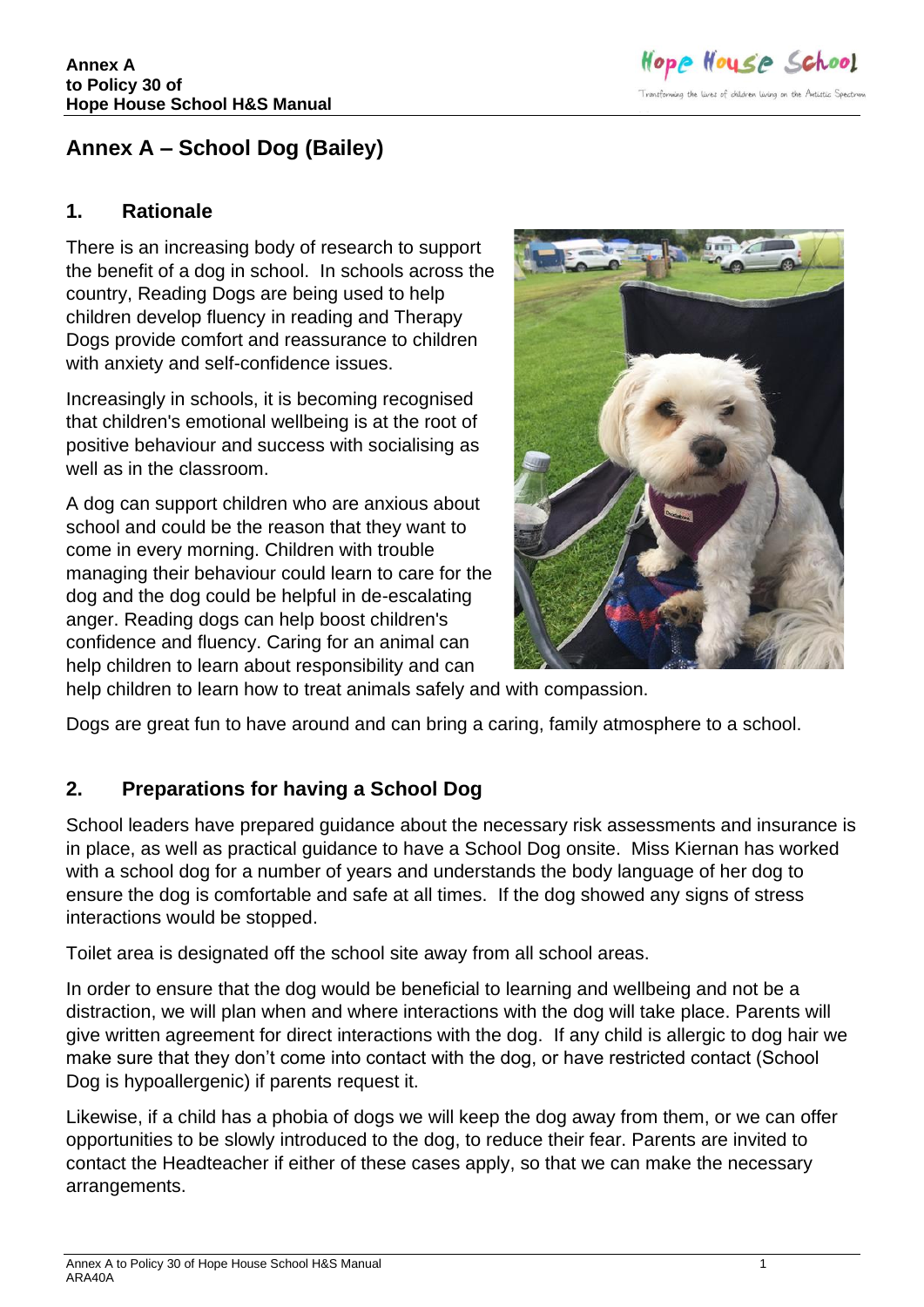## **3. Dog Background**

Our school dog is Bailey, who is also Miss Kiernan's family pet. Bailey is a Cavachon and was born on April 2015. His breed was selected due to its low moulting and calm, loving disposition. Bailey was then chosen as an example of the breed who seemed calm and confident enough to work with children with disabilities. Bailey had lots of early socialisations, went on shopping trips, camping and doggy play dates at an early age. He has regular check-ups at the vet and has updated vaccinations, flea and worming treatment.

## **4. Interactions**

Whilst Bailey is an experienced and mature dog interactions need to be carefully planned through the day when he is in school to make sure he does not become stressed or over tired.

### **Guidelines on how to interact with the School Dog**

Parents/ carers are informed that there is a school dog and can request that their children don't have contact with the dog. There will always be a responsible adult in charge of the dog during interactions with children. Children and adults are required to adhere to the following;

- Always approach the school dog calmly and slowly
- Never run up to the dog
- Offer the back of your hand for the dog to sniff when meeting the dog
- All interactions must remain calm with the authorised adult in control at all times
- Children must wash their hands after they have been stroking the dog.

## **5. Frequently Asked Questions**

## **What will the school dog do on a day to day basis?**

The dog would be based in Miss Kiernan's office but will have a timetable of interactions. The dog may visit different classes to listen to readers or help with particular projects, such as learning about caring for animals. The dog will always be kept on a lead, unless contained in the Head's office.

## **How do I know that my child will be safe around the dog?**

A risk assessment and policy will be in place and will be available on the school website. The school has insurance to cover having a dog on the school site. Children will only have contact with the dog when supervised by an adult. When moving around the school, the dog will always be on the lead. Children will have an appropriate social story and communication aids to help them interact safely with school dog.